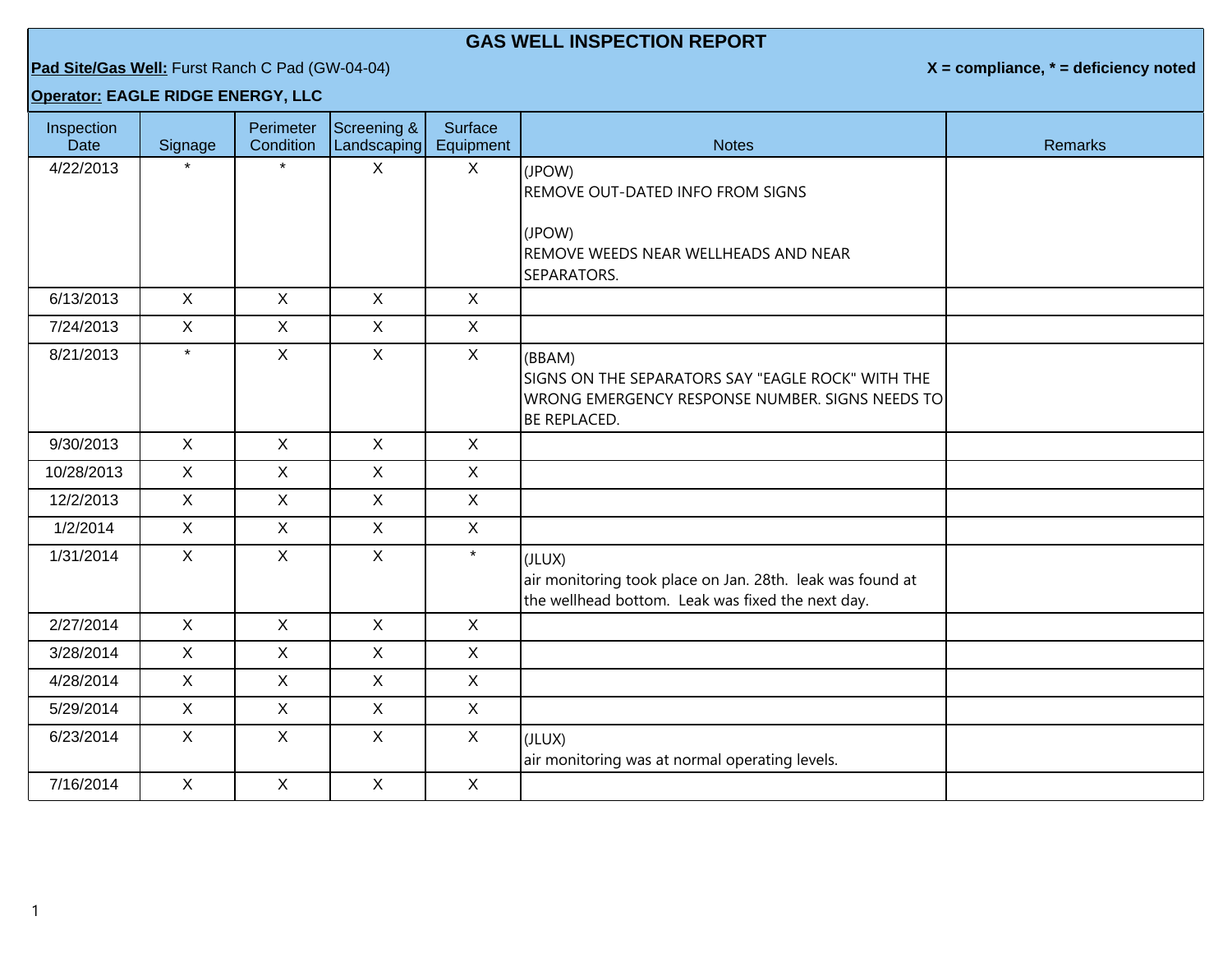| 8/7/2014   | X            | X            | X            | $\mathsf{X}$ | (JLUX)<br>modern goesciences air monitoring inspection was<br>conducted on July 28th. the reinspection was done on C pad<br>8-7-14. Eric Delaughter was onsite to witness inspection.<br>The Mallard level control couplings were still admitting gas<br>at the separators and crew was sent to fix the leaks.<br>Wellheads had no leaks. tanks are not in use but NORM<br>stickers will be placed on tanks. the tanks will be removed at<br>a later date. |  |
|------------|--------------|--------------|--------------|--------------|------------------------------------------------------------------------------------------------------------------------------------------------------------------------------------------------------------------------------------------------------------------------------------------------------------------------------------------------------------------------------------------------------------------------------------------------------------|--|
| 9/9/2014   | $\mathsf{X}$ | $\mathsf{X}$ | $\mathsf{X}$ | $\mathsf{X}$ |                                                                                                                                                                                                                                                                                                                                                                                                                                                            |  |
| 11/24/2014 | $\mathsf{X}$ | $\mathsf{X}$ | $\mathsf{X}$ | $\mathsf{X}$ | (JLUX)<br>no leaks found during inspection.                                                                                                                                                                                                                                                                                                                                                                                                                |  |
| 12/31/2014 | $\mathsf{X}$ | $\mathsf{X}$ | X            | X            |                                                                                                                                                                                                                                                                                                                                                                                                                                                            |  |
| 1/20/2015  | $\mathsf{X}$ | X.           | X            | X            | (JLUX)<br>conducted air monitoring inspection with Modern<br>Geosciences. No leaks were detected during the inspection.<br>The tanks had elevated norm levels above 50. Operator<br>needs to label the tanks with the norm sticker.                                                                                                                                                                                                                        |  |
| 2/11/2015  | X            | X            | X            | $\mathsf{X}$ |                                                                                                                                                                                                                                                                                                                                                                                                                                                            |  |
| 3/10/2015  | $\mathsf{X}$ | $\mathsf{X}$ | X            | $\mathsf{X}$ |                                                                                                                                                                                                                                                                                                                                                                                                                                                            |  |
| 4/27/2015  | $\mathsf{X}$ | $\mathsf{X}$ | $\mathsf{X}$ | $\mathsf{X}$ | (JLUX)<br>tall weeds and grass on site                                                                                                                                                                                                                                                                                                                                                                                                                     |  |
| 5/11/2015  | $\mathsf{X}$ | $\mathsf{X}$ | $\mathsf{X}$ | X            | (JLUX)<br>grass was mowed and norm stickers were placed on tanks.                                                                                                                                                                                                                                                                                                                                                                                          |  |
| 6/8/2015   | $\mathsf{X}$ | $\mathsf{X}$ | $\mathsf{X}$ | $\mathsf{X}$ | (JLUX)<br>the wellheads and piping were painted today. the low and<br>high pressure shutoff valves were painted red and yellow.                                                                                                                                                                                                                                                                                                                            |  |
| 7/20/2015  | $\mathsf{X}$ | X            | $\mathsf{X}$ | $\star$      | (JLUX)<br>Modern Geosciences conducted an air monitoring inspection<br>today. they found a leak at the separator 2H mallard box.<br>Also the norm level was above 50 at the wellhead 1H.                                                                                                                                                                                                                                                                   |  |
| 8/13/2015  | $\star$      | $\star$      | $\star$      | $\star$      | (JLUX)<br>INO LEAKS DURING INSPECTION. TEMP COMPRESSOR ON<br>LOCATION UNTIL THE COMPRESSOR AT THE STATION CAN<br><b>BE REMOVED.</b>                                                                                                                                                                                                                                                                                                                        |  |
| 9/29/2015  | $\mathsf{X}$ | $\mathsf{X}$ | $\mathsf{X}$ | $\mathsf{X}$ |                                                                                                                                                                                                                                                                                                                                                                                                                                                            |  |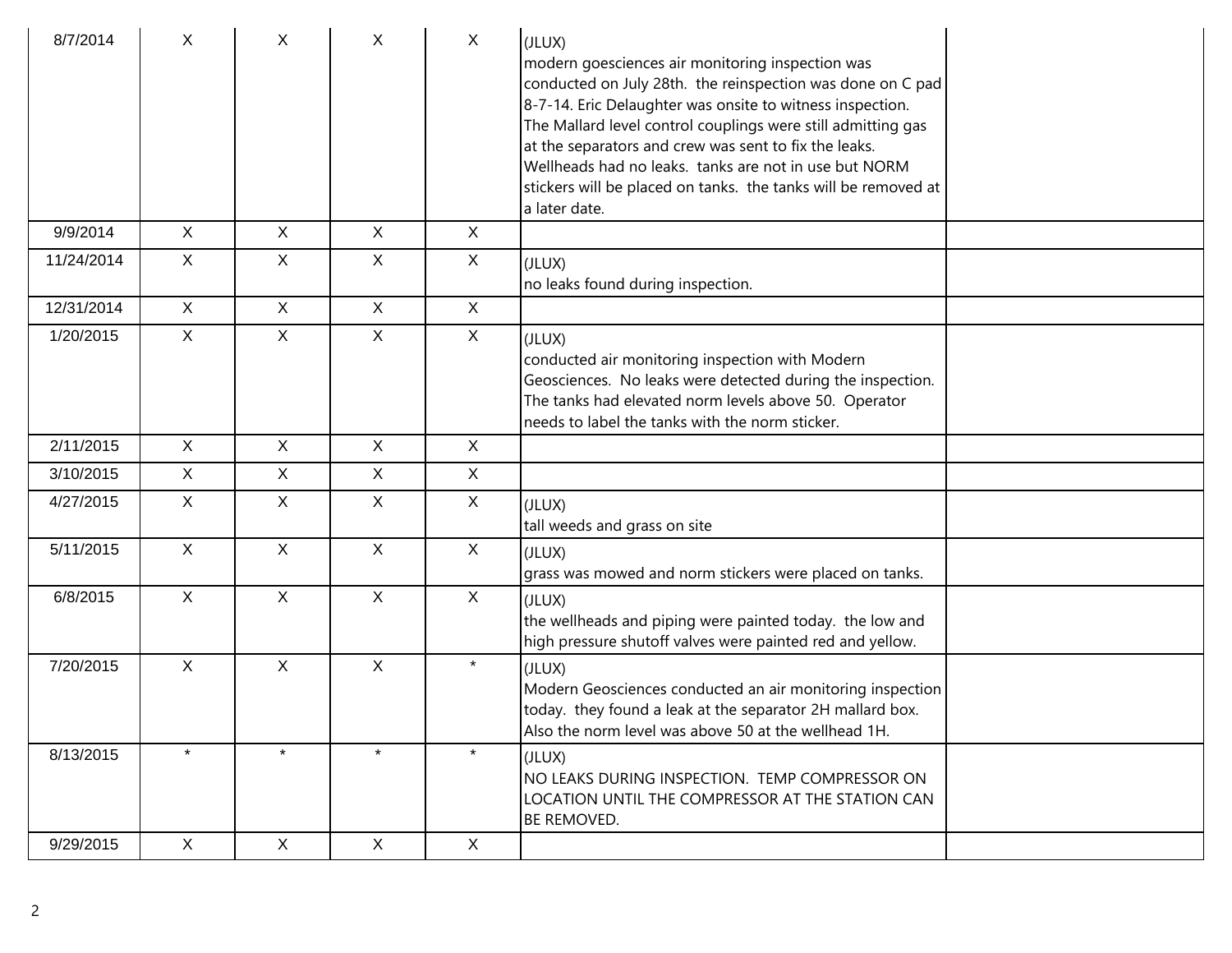| 10/8/2015  | X            | X            | $\mathsf{X}$ | $\sf X$      | (JLUX)<br>replace wind sock                                                                                                                         |
|------------|--------------|--------------|--------------|--------------|-----------------------------------------------------------------------------------------------------------------------------------------------------|
| 10/28/2015 | $\star$      | $\star$      | $\star$      | $\star$      |                                                                                                                                                     |
| 11/11/2015 | $\star$      | $\star$      | $\star$      | $\star$      |                                                                                                                                                     |
| 12/15/2015 | $\mathsf{X}$ | $\mathsf{X}$ | $\mathsf X$  | $\mathsf{X}$ |                                                                                                                                                     |
| 1/11/2016  | $\mathsf{X}$ | $\mathsf{X}$ | $\mathsf X$  | $\mathsf{X}$ |                                                                                                                                                     |
| 1/19/2016  | $\star$      | $\star$      | $\star$      | $\star$      | (JLUX)<br>Air monitoring inspections coducted by Modern<br>Geosciences. No leaks found on site but need to replace a<br>few norm stickers on tanks. |
| 1/29/2016  | $\star$      | $\star$      | $\star$      | $\star$      | (JLUX)<br>Re-inspection done. NORM stickers placed on wellheads<br>and tanks.                                                                       |
| 2/12/2016  | $\star$      | $\star$      | $\star$      | $\star$      |                                                                                                                                                     |
| 3/15/2016  | X            | X            | $\mathsf{X}$ | $\mathsf{X}$ | (JLUX)<br>Well #2H is shut in at this time                                                                                                          |
| 4/5/2016   | $\mathsf{X}$ | $\mathsf{X}$ | $\mathsf X$  | $\sf X$      |                                                                                                                                                     |
| 5/9/2016   | $\star$      | $\star$      | $\star$      | $\star$      | (JLUX)<br>tall weeds and grass                                                                                                                      |
| 6/6/2016   | $\mathsf{X}$ | X            | $\mathsf X$  | $\mathsf X$  | (JLUX)<br>the grass was mowed around the wellheads and<br>containment area.                                                                         |
| 7/11/2016  | $\star$      | $\star$      | $\star$      | $\star$      | (JLUX)<br>grass around pad and wellheads needs to be mowed.                                                                                         |
| 7/20/2016  | $\star$      | $\star$      | $\star$      | $\star$      | (JLUX)<br>air monitoring inspections with modern geosciences. leaks<br>found on site. notified operator. grass was mowed.                           |
| 8/8/2016   | $\star$      | $\star$      | $\star$      | $\star$      | (JLUX)<br>reinspection done.                                                                                                                        |
| 8/24/2016  | $\star$      | $\star$      | $\star$      | $\star$      |                                                                                                                                                     |
| 9/8/2016   | $\star$      | $\star$      | $\star$      | $\star$      |                                                                                                                                                     |
| 10/11/2016 | $\star$      | $\star$      | $\star$      | $\star$      | (JLUX)<br>tall weeds near the wellheads. A leak was found at mallard<br>box on separator 1H. operator was notified.                                 |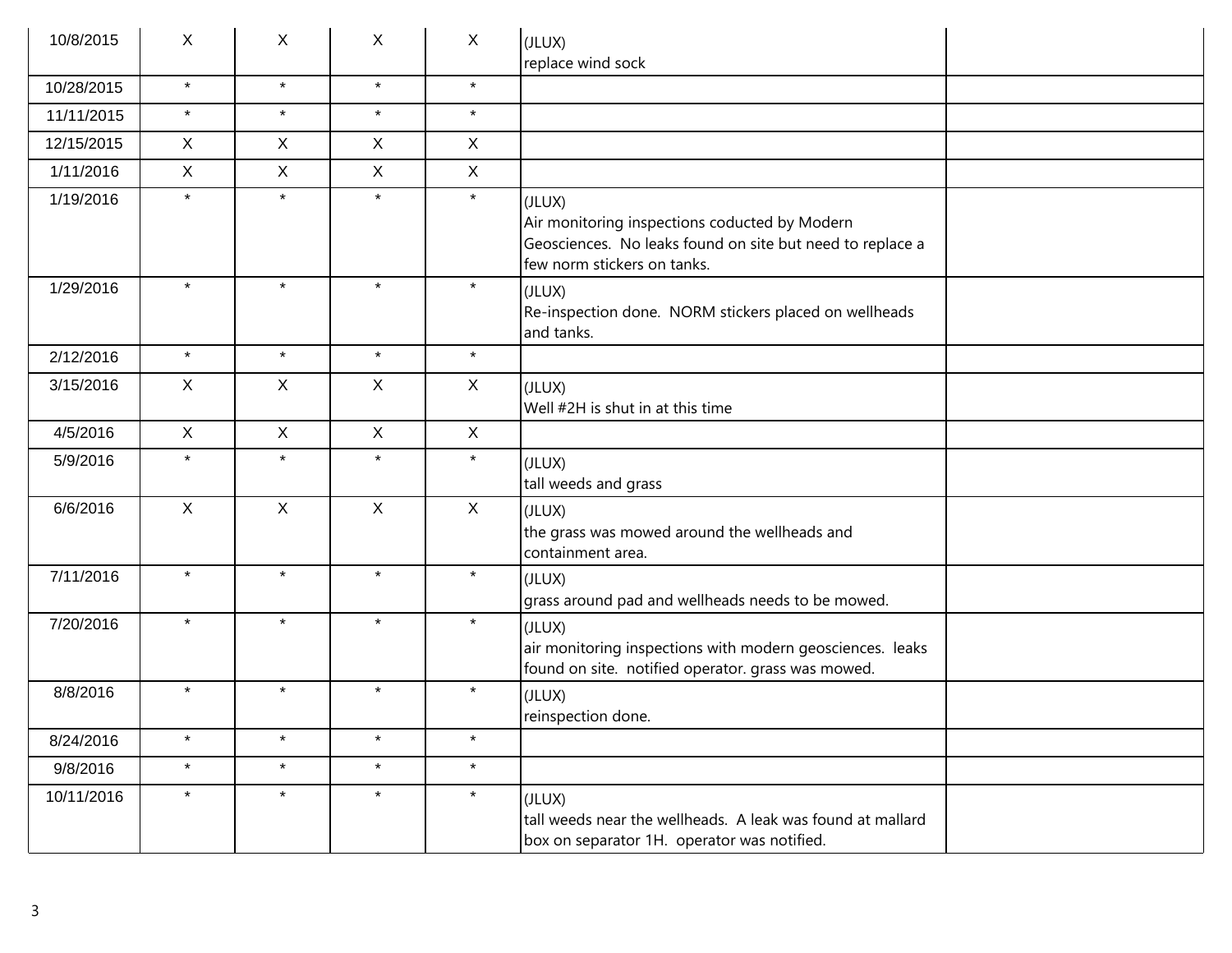| 10/26/2016 |         | $\star$ |         | $\star$ | (JLUX)<br>the leak was fixed and tall weeds and grass mowed                                                                                   |
|------------|---------|---------|---------|---------|-----------------------------------------------------------------------------------------------------------------------------------------------|
| 11/11/2016 | $\star$ | $\star$ | $\star$ | $\star$ |                                                                                                                                               |
| 12/20/2016 | $\star$ | $\star$ | $\star$ | $\star$ |                                                                                                                                               |
| 1/9/2017   | $\star$ | $\star$ | $\star$ | $\star$ |                                                                                                                                               |
| 1/30/2017  | $\star$ | $\star$ | $\star$ | $\star$ | (JLUX)<br>air monitoring inspection conducted by modern goesciences<br>today. leaks at separators and piping. operator notified of<br>issues. |
| 2/15/2017  | $\star$ | $\star$ | $\star$ | $\star$ | (JLUX)<br>operator is fixing the pipe at the separator today.<br>reinspection tomorrow                                                        |
| 2/16/2017  | $\star$ | $\star$ | $\star$ | $\star$ | (JLUX)<br>conducted reinspection. the pipe was replaced at the<br>separator. no leaks found.                                                  |
| 3/21/2017  | $\star$ | $\star$ | $\star$ | $\star$ |                                                                                                                                               |
| 4/6/2017   | $\star$ | $\star$ | $\star$ | $\star$ |                                                                                                                                               |
| 4/21/2017  | $\star$ | $\star$ | $\star$ | $\star$ | (JLUX)<br>conducted emergency response meeting with operator.                                                                                 |
| 5/9/2017   | $\star$ | $\star$ | $\star$ | $\star$ |                                                                                                                                               |
| 5/30/2017  | $\star$ | $\star$ | $\star$ | $\star$ |                                                                                                                                               |
| 6/16/2017  | $\star$ | $\star$ | $\star$ | $\star$ | (JLUX)<br>tall weeds and grass                                                                                                                |
| 7/7/2017   | $\star$ | $\star$ | $\star$ | $\star$ | (JLUX)<br>grass was mowed.                                                                                                                    |
| 7/21/2017  | $\star$ | $\star$ | $\star$ | $\star$ | (JLUX)<br>Air monitoring inspections were conducted by Modern<br>Geosciences. Leak was found at separator. Notified<br>operator.              |
| 8/7/2017   | $\star$ | $\star$ | $\star$ | $\star$ |                                                                                                                                               |
| 8/23/2017  | $\star$ | $\star$ | $\star$ | $\star$ | (JLUX)<br>re-inspections done. no leaks                                                                                                       |
| 9/21/2017  | $\star$ | $\star$ | $\star$ | $\star$ |                                                                                                                                               |
| 10/3/2017  | $\star$ | $\star$ | $\star$ | $\star$ |                                                                                                                                               |
| 10/24/2017 | $\star$ | $\star$ | $\star$ | $\star$ |                                                                                                                                               |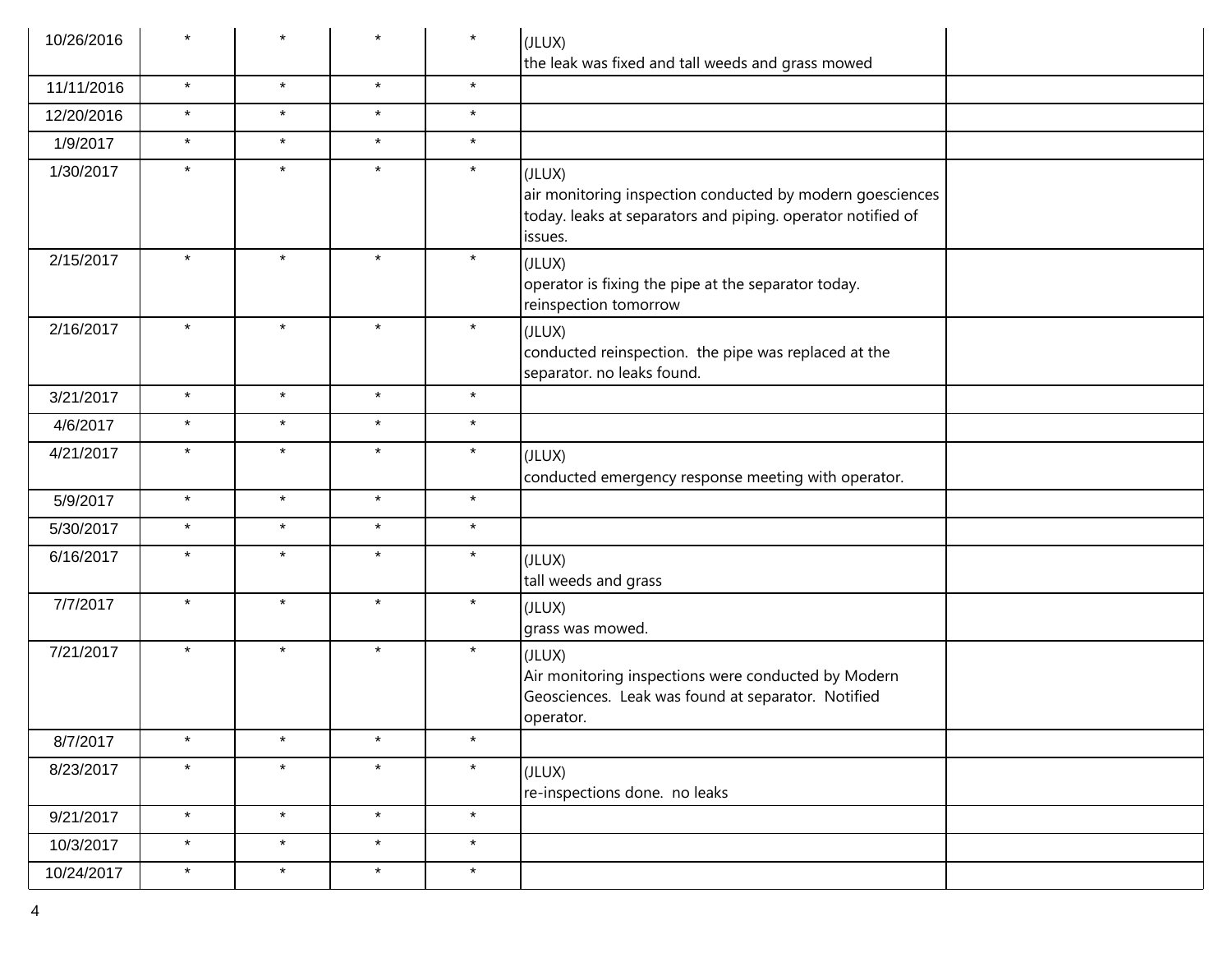| 11/13/2017 | $\star$ | $\star$ | $\star$ | $\star$ | (JLUX)<br>Conducted monthly inspection. No violations found on site.                                                                                      |
|------------|---------|---------|---------|---------|-----------------------------------------------------------------------------------------------------------------------------------------------------------|
| 12/27/2017 | $\star$ | $\star$ | $\star$ | $\star$ | (JLUX)<br>no leaks found onsite.                                                                                                                          |
| 1/10/2018  | $\star$ | $\star$ | $\star$ | $\star$ | (JLUX)<br>no issues.                                                                                                                                      |
| 1/17/2018  | $\star$ | $\star$ | $\star$ | $\star$ | (JLUX)<br>Air monitoring inspections were conducted by Modern<br>Geosciences today. No leaks were found during the<br>inspection.                         |
| 2/7/2018   | $\star$ | $\star$ | $\star$ | $\star$ | (JLUX)<br>reinspection. no leaks found.                                                                                                                   |
| 3/22/2018  | $\star$ | $\star$ | $\star$ | $\star$ | (JLUX)<br>no issues.                                                                                                                                      |
| 4/5/2018   | $\star$ | $\star$ | $\star$ | $\star$ | (JLUX)<br>no leaks found during inspection.                                                                                                               |
| 5/8/2018   | $\star$ | $\star$ | $\star$ | $\star$ | (JLUX)<br>no issues on site.                                                                                                                              |
| 6/5/2018   | $\star$ | $\star$ | $\star$ | $\star$ | (JLUX)<br>no issues on site.                                                                                                                              |
| 7/18/2018  | $\star$ | $\star$ | $\star$ | $\star$ | (JLUX)<br>no issues on site.                                                                                                                              |
| 7/25/2018  | $\star$ | $\star$ | $\star$ | $\star$ | (JLUX)<br>air monitoring inspection conducted by modern geosciences<br>today. no leaks found during inspection. tall weeds and<br>grass around wellheads. |
| 8/22/2018  | $\star$ | $\star$ | $\star$ | $\star$ | (JLUX)<br>no issues.                                                                                                                                      |
| 9/24/2018  | $\star$ | $\star$ | $\star$ | $\star$ | (JLUX)<br>no issues.                                                                                                                                      |
| 10/26/2018 | $\star$ | $\star$ | $\star$ | $\star$ | (JLUX)<br>no issues.                                                                                                                                      |
| 11/16/2018 | $\star$ | $\star$ | $\star$ | $\star$ | (JLUX)<br>no issues.                                                                                                                                      |
| 12/4/2018  | $\star$ | $\star$ | $\star$ | $\star$ | (JLUX)<br>no issues                                                                                                                                       |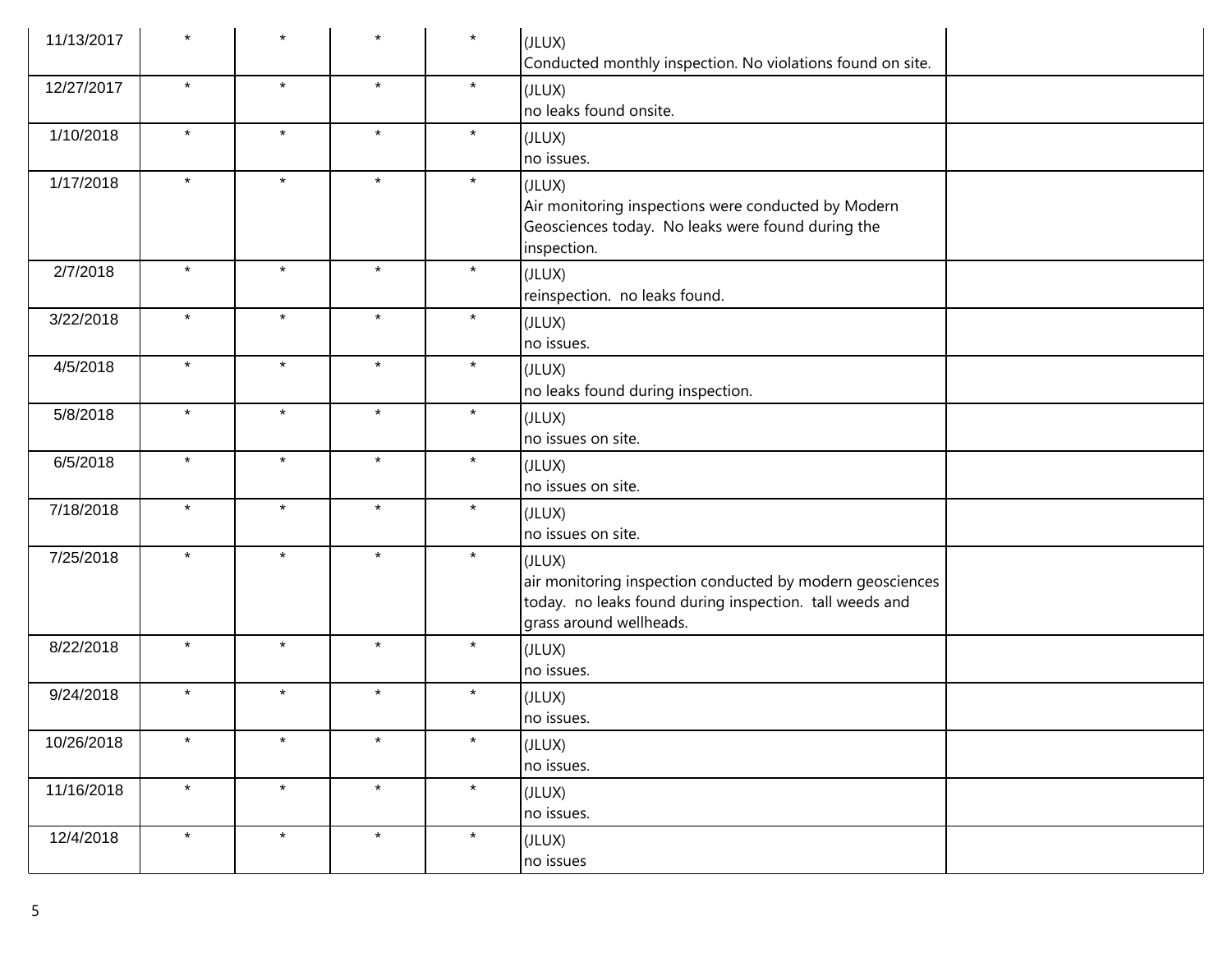| 1/8/2019  |         |         |         |         | (JLUX)<br>no issues                                                                                                                                                                                                                                                                                  |
|-----------|---------|---------|---------|---------|------------------------------------------------------------------------------------------------------------------------------------------------------------------------------------------------------------------------------------------------------------------------------------------------------|
| 1/14/2019 | $\star$ | $\star$ | $\star$ | $\star$ | (JLUX)<br>air monitoring inspection was conducted with modern<br>geosciences. no leaks were found on site. wells were shut<br>lin.                                                                                                                                                                   |
| 2/21/2019 | $\star$ | $\star$ | $\star$ | $\star$ | (JLUX)<br>wells are shut in. no leaks found. well are getting plugged<br>and abandoned in April.                                                                                                                                                                                                     |
| 3/11/2019 | $\star$ | $\star$ | $\star$ | $\star$ | (JLUX)<br>no issues                                                                                                                                                                                                                                                                                  |
| 4/15/2019 | $\star$ | $\star$ | $\star$ | $\star$ | (JLUX)<br>no issues.                                                                                                                                                                                                                                                                                 |
| 5/3/2019  | $\star$ | $\star$ | $\star$ | $\star$ | (JLUX)<br>They moved the rig on tuesday and set up. the crew started<br>work on Thursday. The crew work today. They cut casing and<br>set two plugs. They will finish the other two plugs on<br>Monday. RRC inspector (Jared) came to the gas well pad to<br>witness the setting of the second plug. |
| 5/7/2019  | $\star$ | $\star$ | $\star$ | $\star$ | (JLUX)<br>STRC crew finished plugging well 5h on Monday and moved<br>over to the other well. They have been trying to kill the well<br>all day and havent been successful. They hope to kill the<br>well before 7pm tonight.                                                                         |
| 5/9/2019  | $\star$ | $\star$ |         | $\star$ | (JLUX)<br>STRC cut casing today and will be removing casing from<br>hole. They should finish removing casing tomorrow.                                                                                                                                                                               |
| 5/10/2019 | $\star$ | $\star$ | $\star$ | $\star$ | (JLUX)<br>Pouring cement today and setting plugs. STRC crew will be<br>done today plugging well and move to FR I pad on Monday.                                                                                                                                                                      |
| 6/6/2019  | $\star$ | $\star$ | $\star$ | $\star$ | (JLUX)<br>wells are plugged and pipe risers are installed. ER is in the<br>process of reclaiming pad site. Crews should be working on<br>pad this month.                                                                                                                                             |
| 7/12/2019 | $\star$ | $\star$ |         | $\star$ | (JLUX)<br>no work is being done as of yet. operator is preparing to<br>reclaim pad site.                                                                                                                                                                                                             |